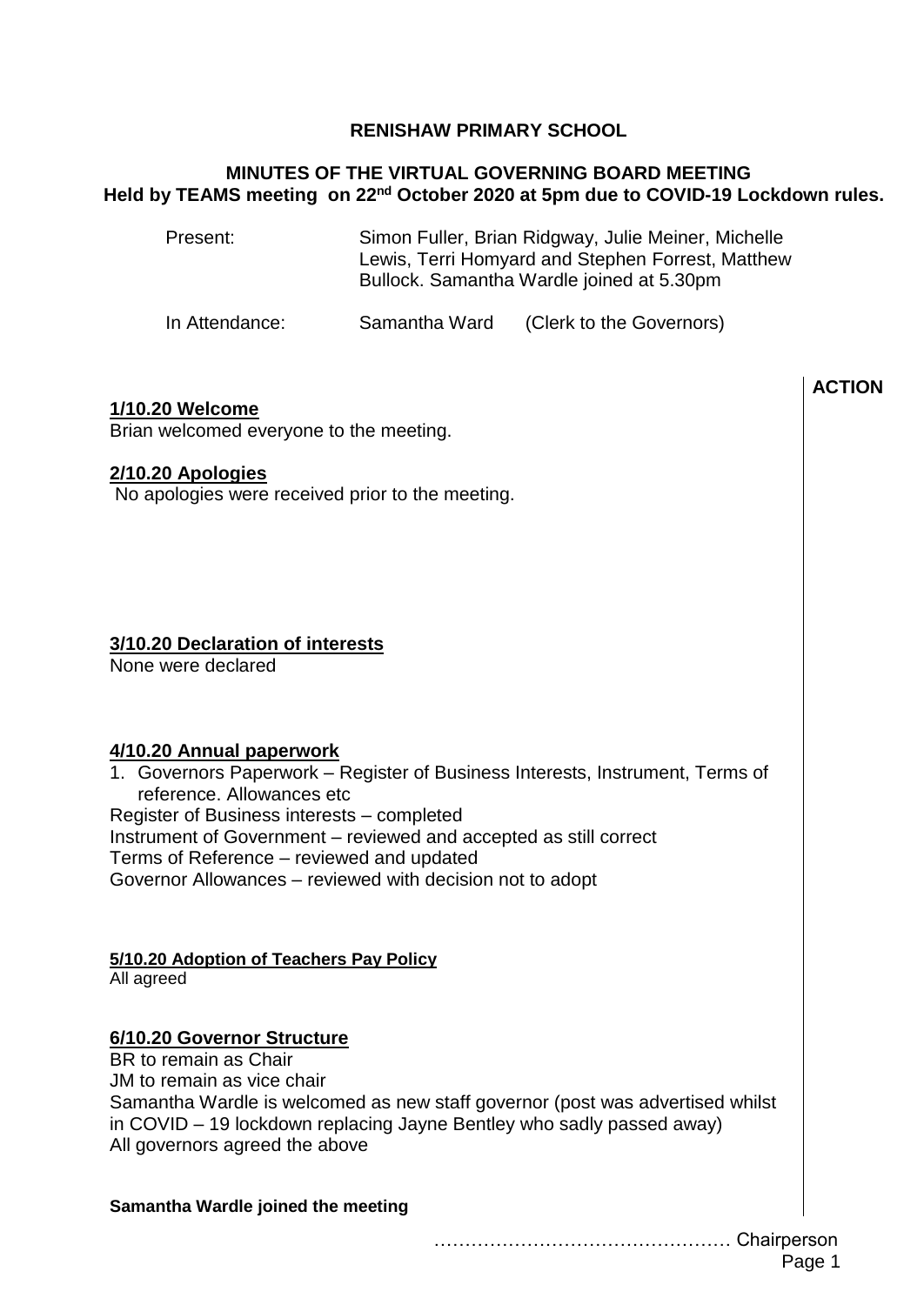## **ACTION**

### **7/10.20 Head Teachers Report**

Written and attached

COVID Attendance report

2 families had to quarantine when they returned from holidays overseas, a week's holiday becomes 3 weeks off school.

Sam Wardle has taken the roll of SENCO

We will receive £14,000 from the Government for catch up funding with an initial payment of £3,000 being paid now.

JM Where is the money going?

SF Staff support, existing staff additional hours.

JM I am worried about staff mental health doing extra hours!

SF We have identified a trained councillor, with a plan to have 3 afternoons mindfulness within class bubbles.

Finance including budget report attached

This includes all the proposed staff increases whilst still retaining a healthy budget We have made some savings

Using different contractors for work such as recent roofing works and emergency lighting. Looking at boiler servicing this seams over inflated.

BR We need a finance committee if we are to do more of this independent of DCC. We need a plan with a spreadsheet consisting of local plumbers and electricians that are reliable, efficient and cost effective.

#### **8/10.2020 Premises**

**Caretaking** 

Our current caretaker is increasingly finding it difficult. This has lead us to review the service we currently receive many factors have led to this review and I would like to propose that we actively seek to either employ our own cleaning and caretaking staff or contract a different company as you know DCC have recently contracted out the service to VERTAS.

All Governors agreed that the Head Teacher should start to look for an alternative and give notice on the current provision. **HEAD** 

#### **9/10.2020 Staffing**

Hazel Taub has retired

BR Can a letter of thanks be sent from the Governors.

SF We have 7 staff at lunchtime including Qualitas staff a member of staff for each bubble. More engagement in play and better liaison with class teacher.

3 staff would like to go to upper pay scale 2

All staff were making sufficient progress towards there appraisal targets to warrant their pay increases as set out in the attached paperwork.

There is also a national pay rise for all teaching and non-teaching staff.

Ms Wardle is doing SENCO award

Mrs Clark Allan is doing NPQSL

Miss Morgan would like to do EYFS moderation lead practitioner.

SF Are the Governors happy to accept these recommendations?

BR We are more than satisfied that everyone is making good progress and agree to your recommendations.

SF First Aid Training will be given in 2 groups of 10

JM How is staff mental Health?

SF Yes we are tired, staff are giving everything. I will ensure everyone knows that there are places we can signpost them to.

SF There are now no helpers in the office, it is currently a 39-week contract, part of the finance group looked at how we can make best use of an underspend in the office. BR Can the Head monitor this and we will look at it again in 2-3 months.

**HFAD** 

CLERK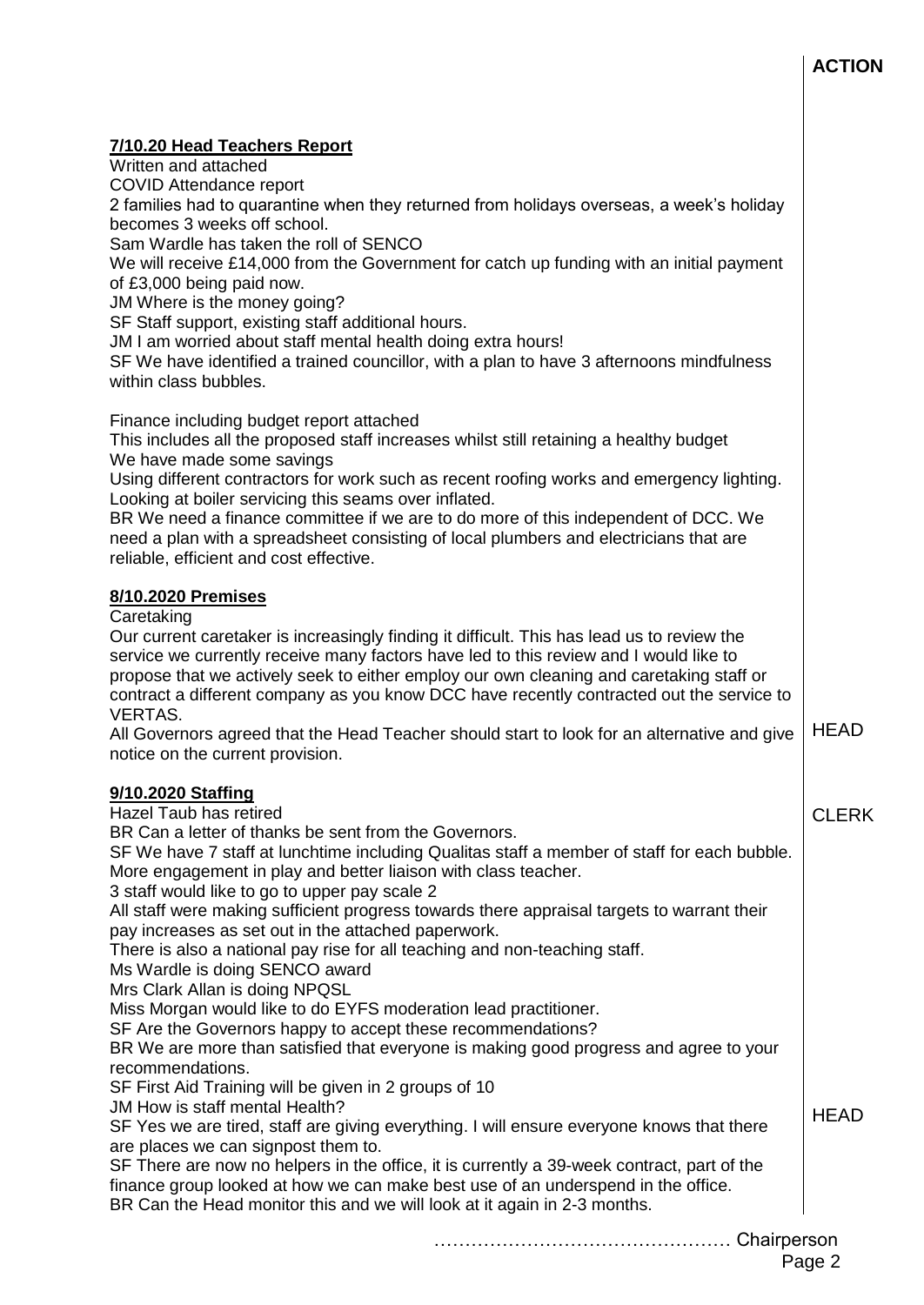**ACTION**

**SENCO** 

SW took over the meeting to explain her plans for her SENCO award

I would like to look at part of the SENCO policy and re write it as part of my award, I believe it should be a co-production working together with parents. Looking at wording and negativity, to give it more substance written for the parents by the parents more user friendly. I have sent invites to parents and received 4 responses It is written for professionals not parents.

JM I would like to be involved in this.

BR Are you going to update us at the next meeting.

## **10/10.2020 Academy update**

SF We had been knocked back and wondered why?

Julie from RSC said don't give up, perhaps look at starting your own. LEAP are very keen for us to submit an application in 2021.

We have also spoke about becoming a federation, we need to think about succession planning for the governing board as a lot of you have children leaving. Marsh Lane have 3 vacancies. Lenthall Primary have also shown an interest in this.

EIS is nowhere to be seen.

JM We need to find out more about becoming a federation.

ML & MB Marsh Lane would have a lot to gain, not so sure what we would get.

SF I have sent you some Government information about Federations by email for you to read.

SF Streamlining, not replicating and sharing expertise would be our gains.

BR Our school is very strong and we could lead this proposal.

SW Our SLT is strong and we could upskill and be part of this federation.

JM Staff wellbeing needs to be considered I think there is worse to come with COVID-19 SF MP Lee Rowley is coming on 6<sup>th</sup> November 2020

SF We need to lead the uplift of education in our area.

## **11/10.2020 Policies**

See list

## **12/10.2020 Confidential**

See separate confidential minutes

#### **13/10.2020 Any other business**

SF We have £12,000 in DFC budget that we need to spend, our thoughts were to improve the condition of the toilets. Do any Governors have any thought on this? JM Do staff have adequate equipment for use in these changing times laptops, microphones etc.

SF Yes

BR Perhaps a dry play area

SF Please email any thoughts you might have to me.

# **14/10.20 Date and Time of the Next Meeting**

3 rd December 2020 at 5pm

………………………………………… Chairperson Page 3